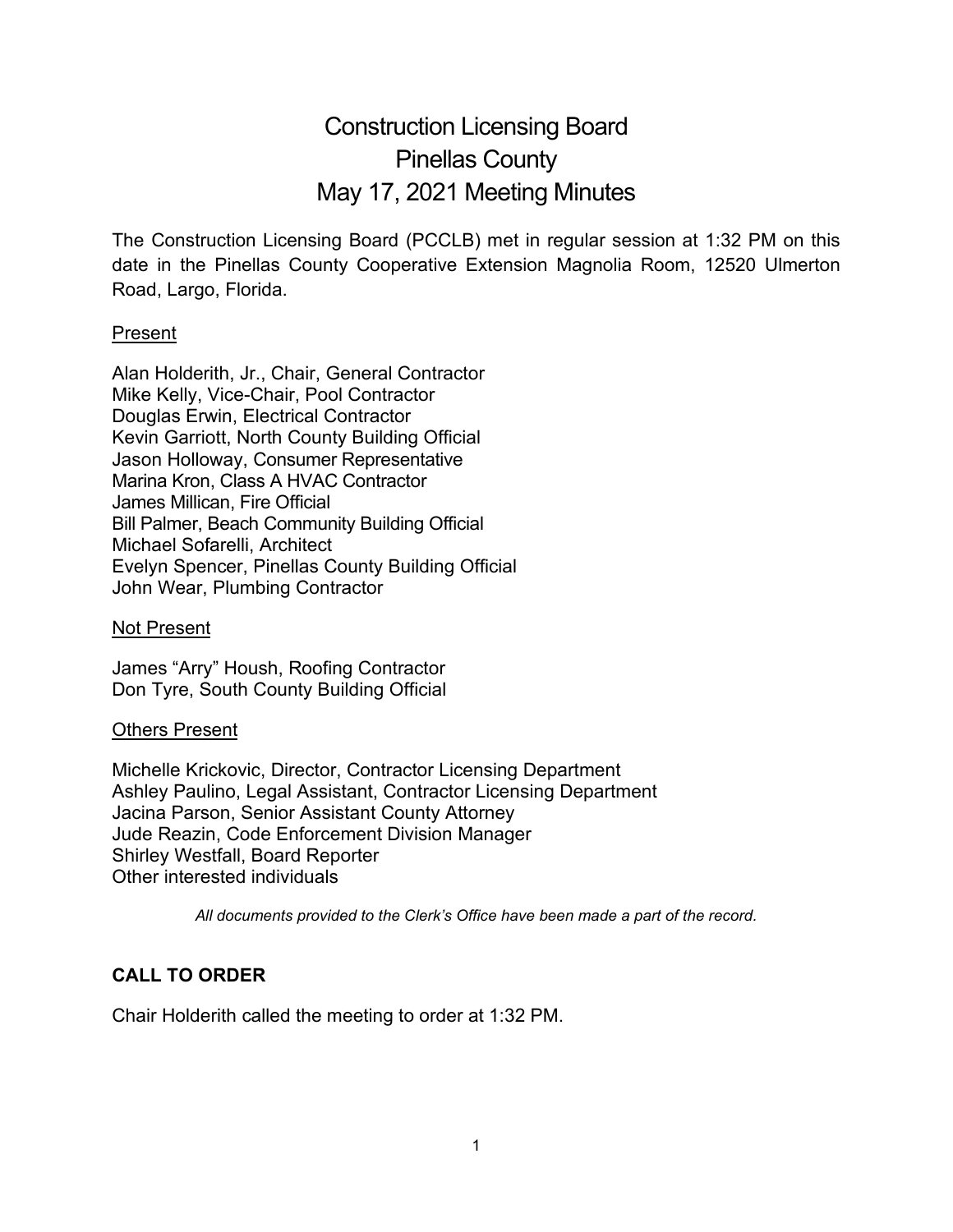## **PLEDGE OF ALLEGIANCE/ROLL CALL**

Chair Holderith led the Pledge of Allegiance; whereupon, Ms. Krickovic conducted a roll call of the members, confirming the presence of a quorum.

## **INTRODUCTION OF CONTRACTOR LICENSING AND CODE ENFORCEMENT STAFF**

Ms. Krickovic introduced the staff present at the meeting.

## **APPROVAL OF MINUTES**

Upon motion by Chief Millican, seconded by Mr. Kelly and carried unanimously, the minutes of the March 15, 2021 meeting were approved.

## **CONSENT AGENDA**

Chair Holderith indicated that supporting documentation for the following Consent Agenda items is included in the agenda packet:

- Special Magistrate Hearing Minutes: March 22, 2021 and April 5, 2021
- Examination Committee Reports: March 2021 April 2021

Chief Millican moved, seconded by Mr. Kelly and carried unanimously, that the Consent Agenda items be approved.

#### **PUBLIC HEARING**

The Board conducted an informal administrative hearing in accordance with Section 120.57(2), Florida Statutes. The respondent elected an informal hearing, defaulted by not executing an Election of Rights, or failed to respond, and was therefore scheduled for an informal hearing by the Board to resolve the complaint. The actions taken are the Final Orders of the PCCLB.

Chair Holderith administered the Oath to the individual planning to give testimony.

Informal Hearing

MIKE TRAVIS

• Request for certification without examination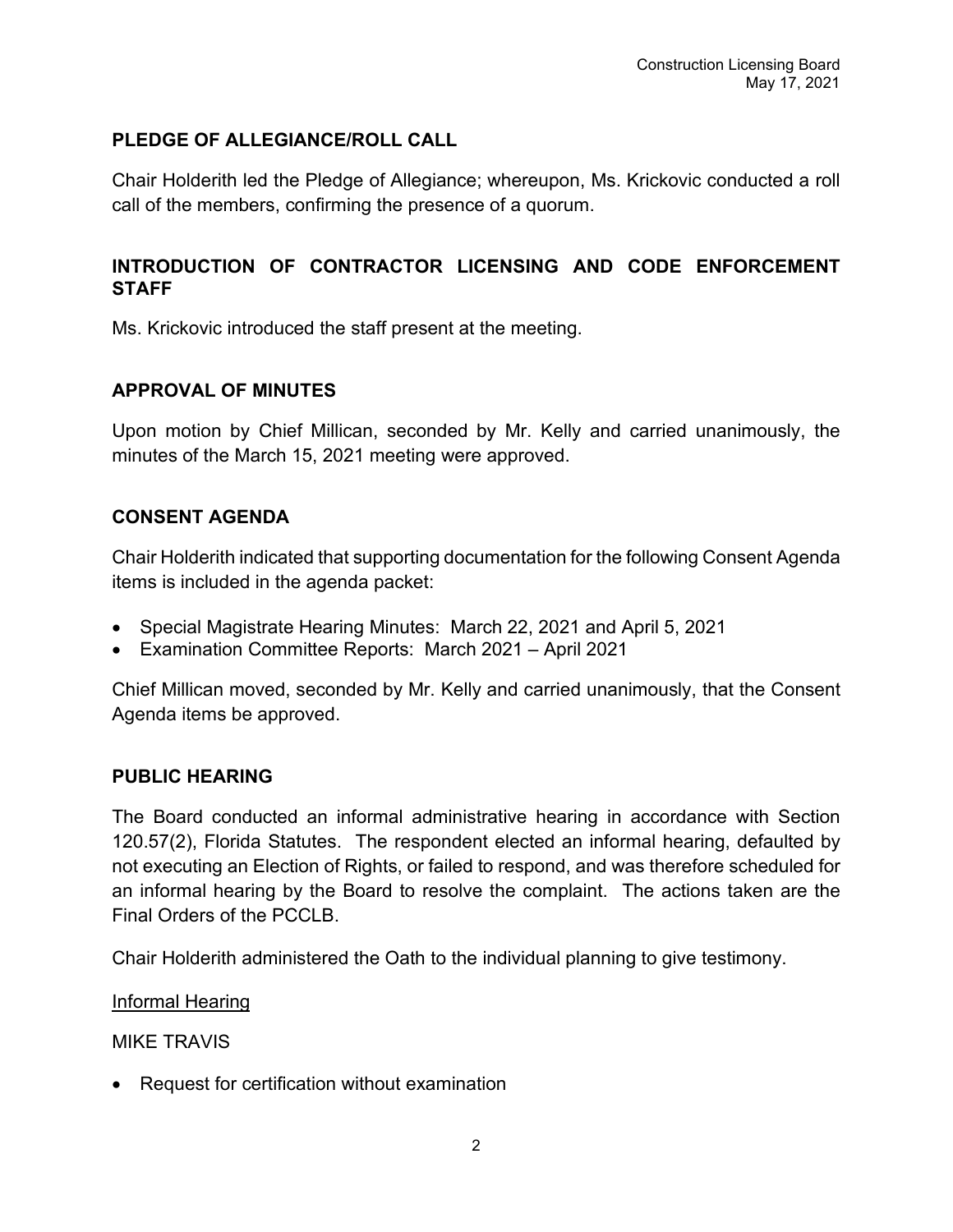Ms. Krickovic referred to the agenda packet and provided background information regarding the request, indicating that Mr. Travis has been performing marine specialty contractor work under his building contractor license, while such work may require either a marine specialty contractor or a general contractor license; and that the Board has the authority to waive an examination requirement for the marine specialty contractor license based on having proper qualifications; whereupon, she offered Mr. Travis the opportunity to present his expertise and qualifications to the Board.

Mike Travis, Palm Harbor, appeared, provided background information regarding the matter, and responded to queries by the members, indicating that there are discrepancies in the language between a Florida statute and local law; that the State qualifies his current license to install docks, which is what he desires to do; and that the County Water and Navigation Department denied his dock permit request due to lack of the proper license; whereupon, he presented documentation pertaining to state law to the Board. Ms. Krickovic read various code excerpts to the Board and noted that the marine specialty contractor definition in the Municipal Code was last revised in 1989; and that the Code should be updated to coincide with the State. Responding to query by Chief Millican, Chair Holderith and Ms. Krickovic confirmed that the documentation presented by Mr. Travis was obtained from the State website.

Lengthy discussion ensued, and several members expressed concerns regarding Mr. Travis obtaining the marine specialty contractor license without taking the exam. Ms. Krickovic advised that the PCCLB does not have the authority to change the Code, but can make a recommendation for update to the County Administration.

Mr. Kelly recommended that Mr. Travis take the exam in order to proceed with his work, as changing the Code may require some time; whereupon, Mr. Travis agreed, but noted that doing so would not solve the legal discrepancy issues. Ms. Krickovic indicated that Mr. Travis' application is included in the agenda packet for the Board's review to consider whether he should be approved to take the marine specialty contractor examination based on established expertise and qualifications, eliminating the wait for exam approval.

Mr. Garriott moved, seconded by Mr. Kelly, that Mr. Travis be approved to take the marine specialty contractor exam. Following discussion and upon call for the vote, the motion carried unanimously. Later in the meeting and upon a query by Mr. Palmer, it was determined that Mr. Travis will need to submit a notarized document verifying his experience as part of the application process prior to taking the exam.

Chief Millican moved, seconded by Mr. Erwin, that the PCCLB make a recommendation to the County Administration that the Municipal Code be updated to coincide with the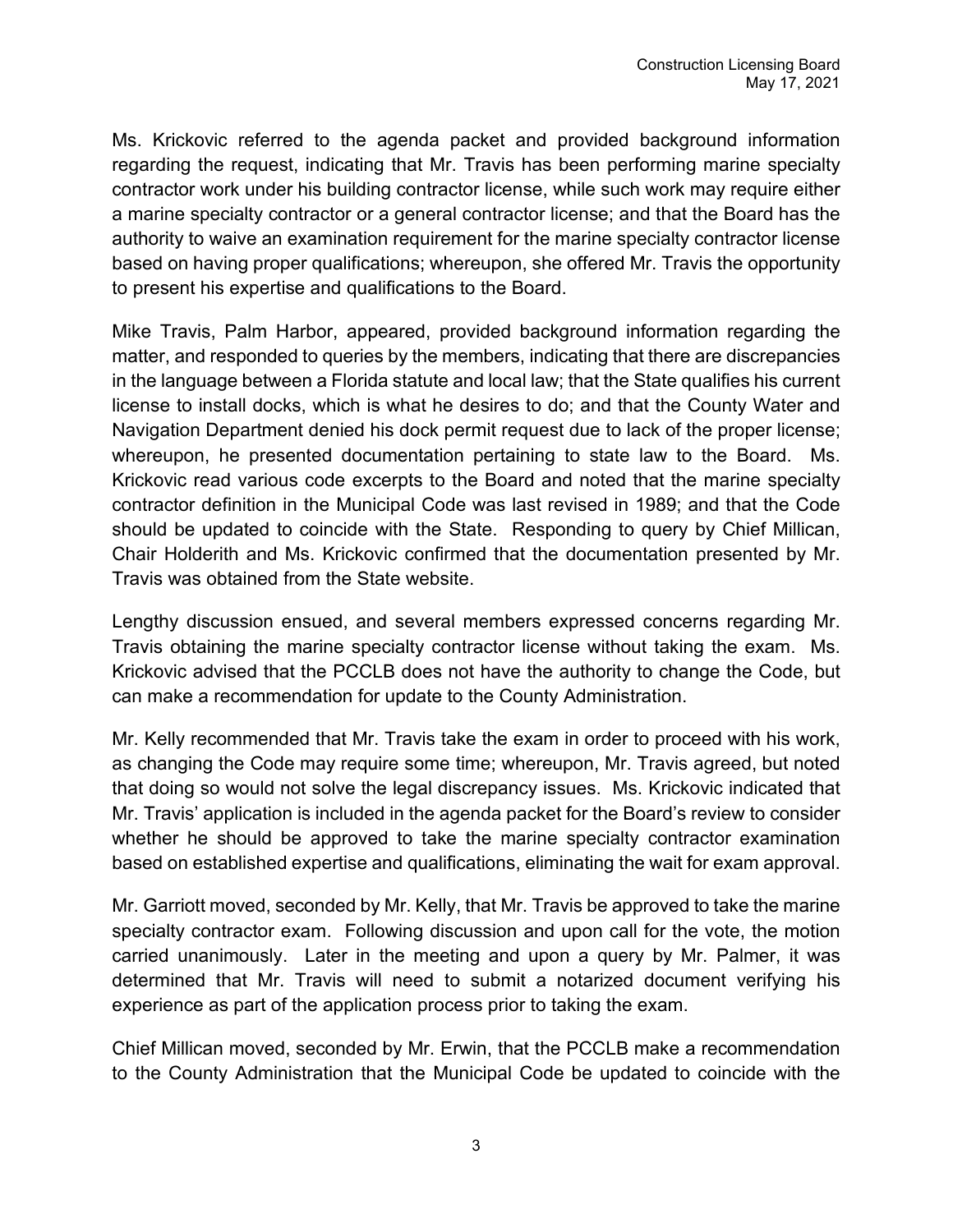relevant Florida Statute, and discussion regarding the marine specialty contractor license requirements and Mr. Travis's qualifications and experience continued.

Upon call for the vote, the motion carried unanimously.

## Local Technical Amendments – Triennial Review

Ms. Krickovic provided information regarding 14 local technical amendments to the seventh edition of the Florida Building Code, presented to the Board for consideration. She indicated that they have been approved by the Board of Adjustments and Appeals for the Florida Building Code and responded to query by Mr. Palmer regarding an ongoing review of the Code's Section 3109; whereupon, Mr. Kelly moved that all the amendments be approved by one motion, and Chief Millican seconded. Upon call for the vote, the motion carried unanimously.

Chief Millican moved, seconded by Mr. Kelly and carried unanimously, that the 14 local technical amendments be approved as presented on the agenda.

## **REGULAR AGENDA**

## Request to Rescind Permit Violations

## GLENN KAISER

Ms. Krickovic indicated that the expired permit cases listed on the agenda were continued from the March 15, 2021 meeting and have all been rescinded except for Case No. EP20- 10177, noting that the fine remains unpaid; and that both Mr. Kaiser and his company, Pinellas County Electric, have been notified of same.

#### JOHNATHAN WEBER

Ms. Krickovic indicated that Expired Permit Case No. EP21-10095, also continued from the March 15, 2021 meeting, has been rescinded by the City of St. Petersburg.

#### Director Request for Rescission of Violations

#### TODD REED

Chair Holderith provided background information regarding a complaint filed by a homeowner against Mr. Reed and his company, Reed Roofing Company, relating that it had no merit; that some administrative errors were found during investigation; and that Mr. Reed corrected everything he needed; whereupon, he recommended rescinding all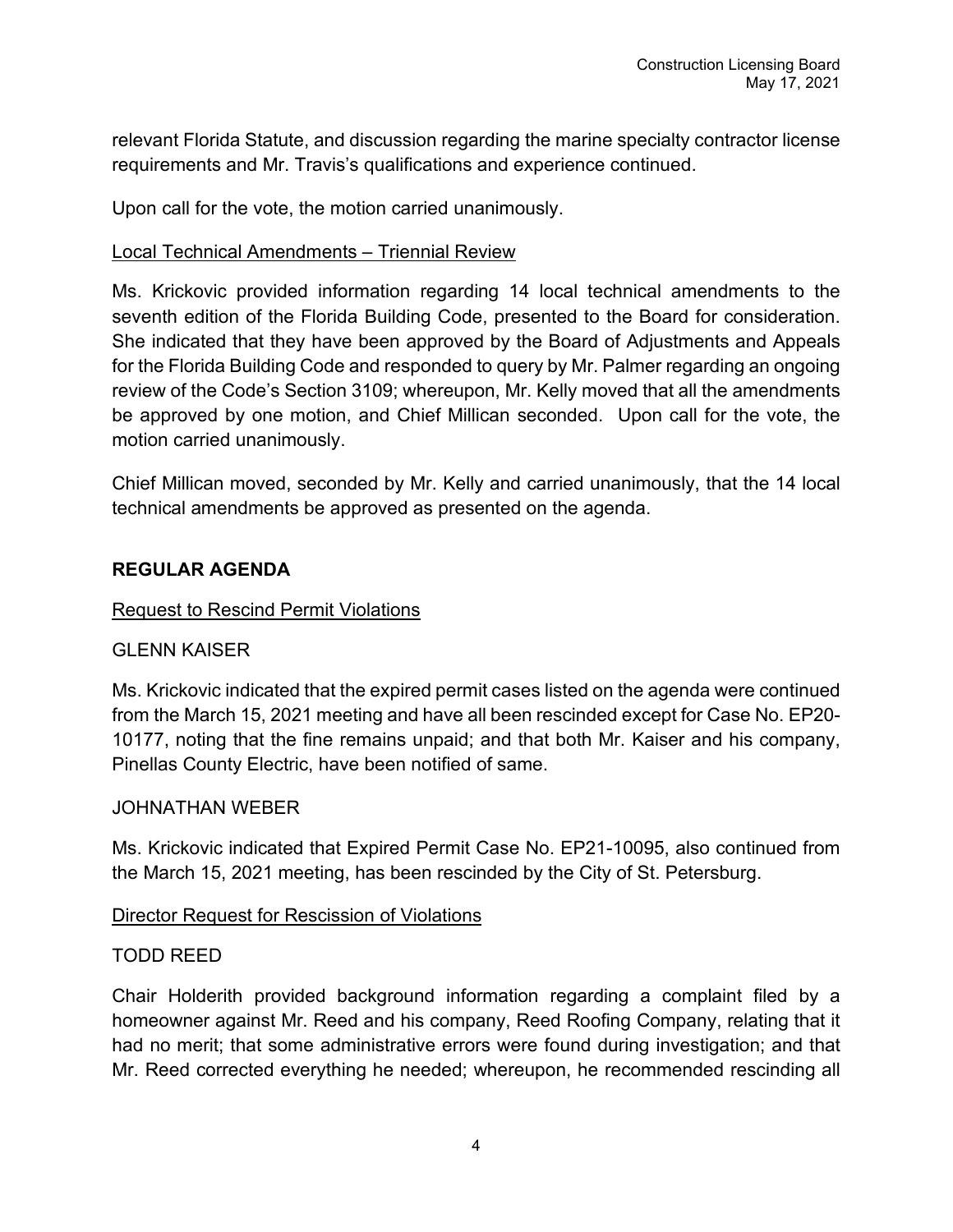violations and fines issued in the matter. Chief Millican moved, seconded by Mr. Kelly and carried unanimously, that all violations and fines be rescinded.

#### Pile Driving Specialty Reinstatement

Ms. Krickovic related that an experienced contractor was unable to obtain a permit due to the Board eliminating the pile driving specialty license, and due to pending legislation, she is recommending that the Board rescind their prior action and reinstate the pile driving specialty license retroactive to November 30, 2020, when the action was taken. Chair Holderith provided input; whereupon, Mr. Kelly moved, seconded by Mr. Holloway and carried unanimously, that the Board's November 30, 2020 decision to eliminate the pile driving specialty license be rescinded.

#### Amendments to Board Rules

Ms. Krickovic introduced the item and indicated that staff continues to review the Board Rules for compliance with the Special Act; and that the proposed changes to the language in Section 11.04(b) pertain to the composition of the Rule Case Review Committee, to include the Director, the Code Enforcement Division Manager as senior PCCLB investigator, and a contractor member of the Board.

Chief Millican moved, seconded by Mr. Kelly and carried unanimously, that the amendments to Board Rules be approved.

Responding to queries by Chair Holderith and Mr. Kelly, Ms. Krickovic provided information concerning the time commitment and other matters relating to the Committee meetings; whereupon, Mr. Kelly volunteered to be the contractor member of the Committee, and Chair Holderith and Ms. Krickovic thanked him for his service.

#### Board of Adjustment and Appeals (BOAA) and Examination Committee Vacancies

Ms. Krickovic requested recommendations for the vacancies that were announced at the prior meeting.

#### Annual Limited Financial Disclosure Form

Ms. Krickovic reminded the members to submit their annual limited financial disclosure forms to the State by July 1 and requested that they inform Ms. Paulino when completed.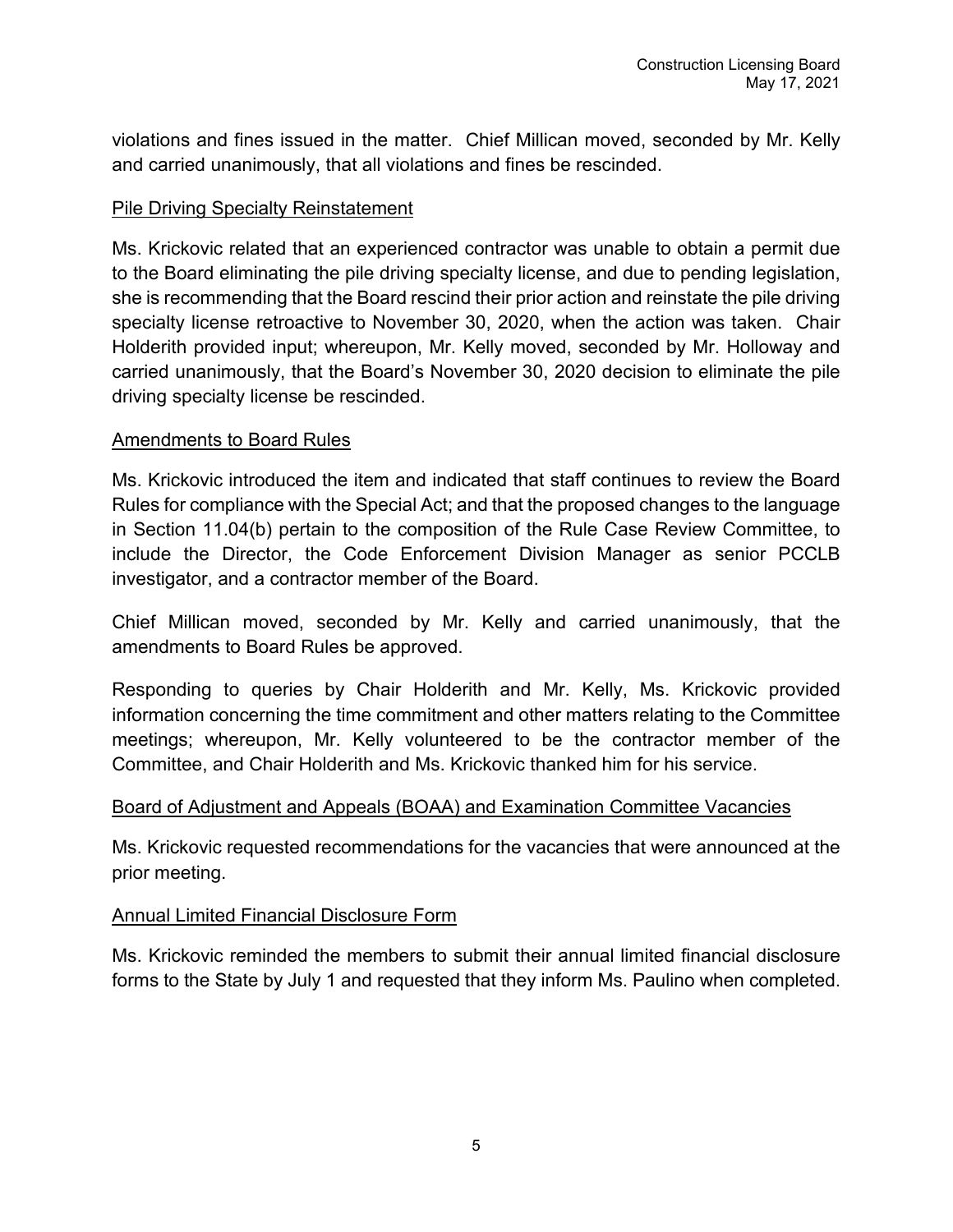#### Insurance Violation Fee Waivers Report

Ms. Krickovic referred to the agenda and reported that the fees assessed to the contractors listed below have been waived by the Department due to insurance agent or staff errors and a compassionate discretion.

- Vincent Tinnirello I-EF0000787
- Robert C. Maslo C-8407
- Mark Korson I-CGC1527344
- John Chris Leverette I-CBC1263198
- Shawn Gilbert I-CGC1518512
- Gerry Gilberg I-ES12000338
- Joseph Kelly C-4989
- Timothy M. Pulver C-9251
- Stephen Notchick I-CGC1513237
- Kenneth J. Willett C-5917
- Juanita S. Hayes I-CGC013721

#### Collections Write-Down

Ms. Krickovic indicated that, similarly to the previous item, a collections adjustments report is included in the agenda packet for purposes of transparency and accountability.

#### Director's Report

Ms. Krickovic discussed the following topics:

- Staff retirements and turnover
- House Bill 735
- Board vacancies
- Impact of COVID-19 on Department revenue
- Possible funding assistance from the Federal Emergency Management Agency or other federal government sources
- Changes to Board member terms based on the Special Act and Board rules
- BOAA for the Florida Building Code membership

#### Management Report – Investigations

Mr. Reazin updated the Board on the following matters:

- Staffing changes
- Organizational improvements
- Staff training, equipment, and tools
- Magistrate hearing programs
- Senate Bill 60